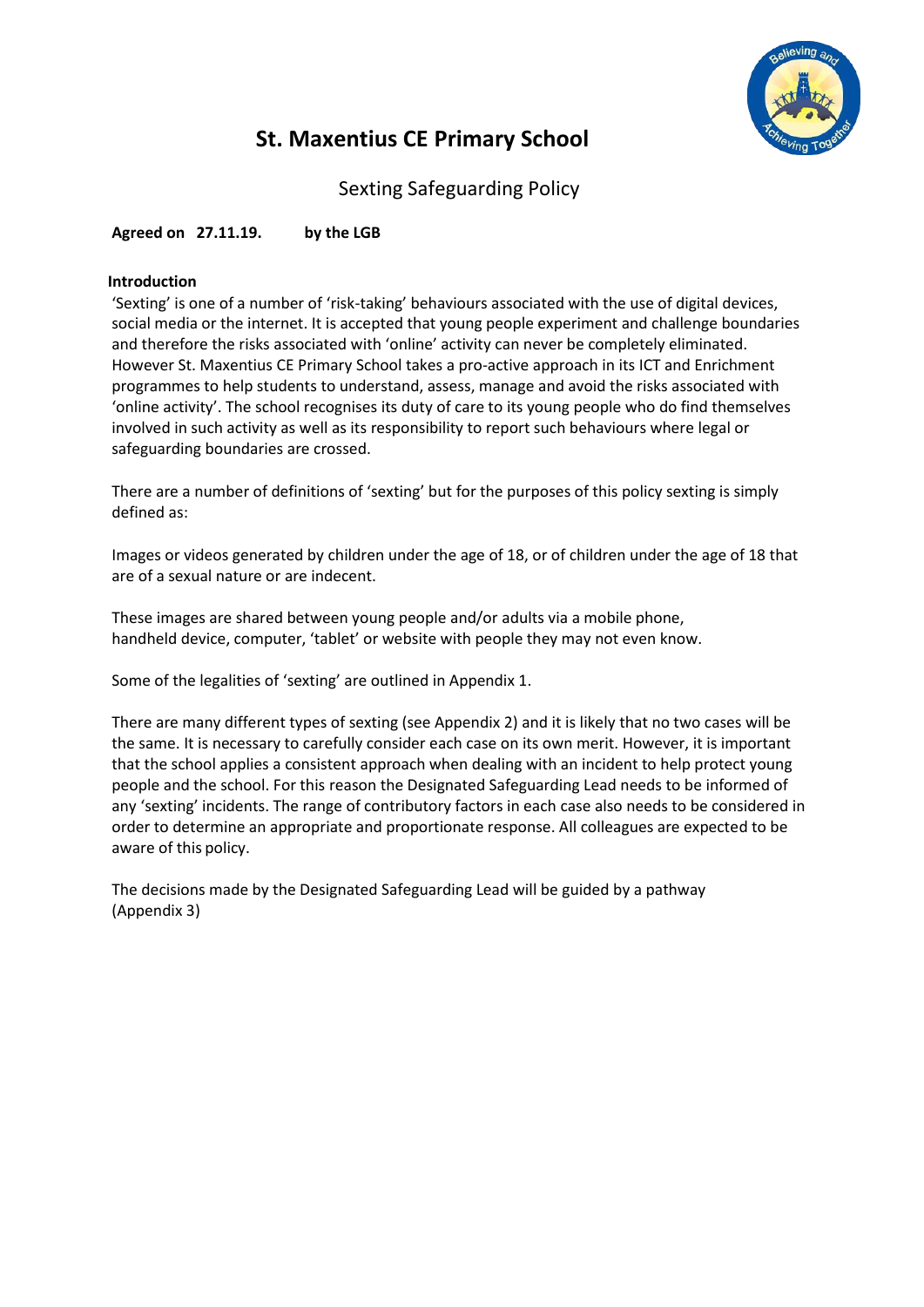## **Steps to take in the case of an incident**

## **Step 1 Disclosure by a child …**

Sexting disclosures should follow the normal safeguarding practices and protocols. A child is likely to be very distressed especially if the image has been circulated widely and if they don't know who has shared it, seen it or where it has ended up. They will need pastoral support during the disclosure and after the event. They may even need immediate protection or a referral to social services. The following questions will help decide upon the best course of action:

• Is the child disclosing about themselves receiving an image, sending an image or sharing an image?

• What sort of image is it? Is it potentially illegal or is it inappropriate?

• Are the school child protection and safeguarding policies and practices being followed? For example, is a member of the child protection team on hand and is their advice and support available?

- How widely has the image been shared and is the device in their possession?
- Is it a school device or a personal device?
- Does the child need immediate support and or protection?
- Are there other students and or young people involved?
- Do they know where the image has ended up?

This situation will need to be handled very sensitively. Whatever the nature of the incident, ensure school safeguarding and child protection policies and practices are adhered to.

## **Step 2 Searching a device – what are the rules?**

It may be that the image is not on one single device: it may be on a website or on a multitude of devices; it may be on either a school-owned or personal device. It is important to establish the location of the image but be aware that this may be distressing for the young person involved, so be conscious of the support they may need.

The revised Education Act 2011 brought to bear significant new powers and freedoms for teachers and schools. Essentially, the Act gives schools and/or teachers the power to seize and search an electronic device if they think there is good reason for doing so.

A device can be examined, confiscated and securely stored if there is reason to believe it contains indecent images or extreme pornography. When searching a mobile device the following conditions should apply:

- The action is in accordance with the school's child protection and safeguarding policies
- The search is conducted by the head teacher or a person authorised by them
- A member of the safeguarding team is present
- The search is conducted by a member of the same sex

If any illegal images of a child are found you should consider whether to inform the police. As a general rule it will almost always be proportionate to refer any incident involving "aggravated" sharing of images to the police whereas purely "experimental" conduct may proportionately be dealt with without such referral, most particularly if it involves the child sharing images of themselves.

Any conduct involving, or possibly involving, the knowledge or participation of adults should always be referred to the police. If an "experimental" incident is not referred to the police the reasons for this should be recorded in writing.

Always put the child first. Do not search the device if this will cause additional stress to the student/person whose image has been distributed.

## **Never …**

• Search a mobile device even in response to an allegation or disclosure if this is likely to cause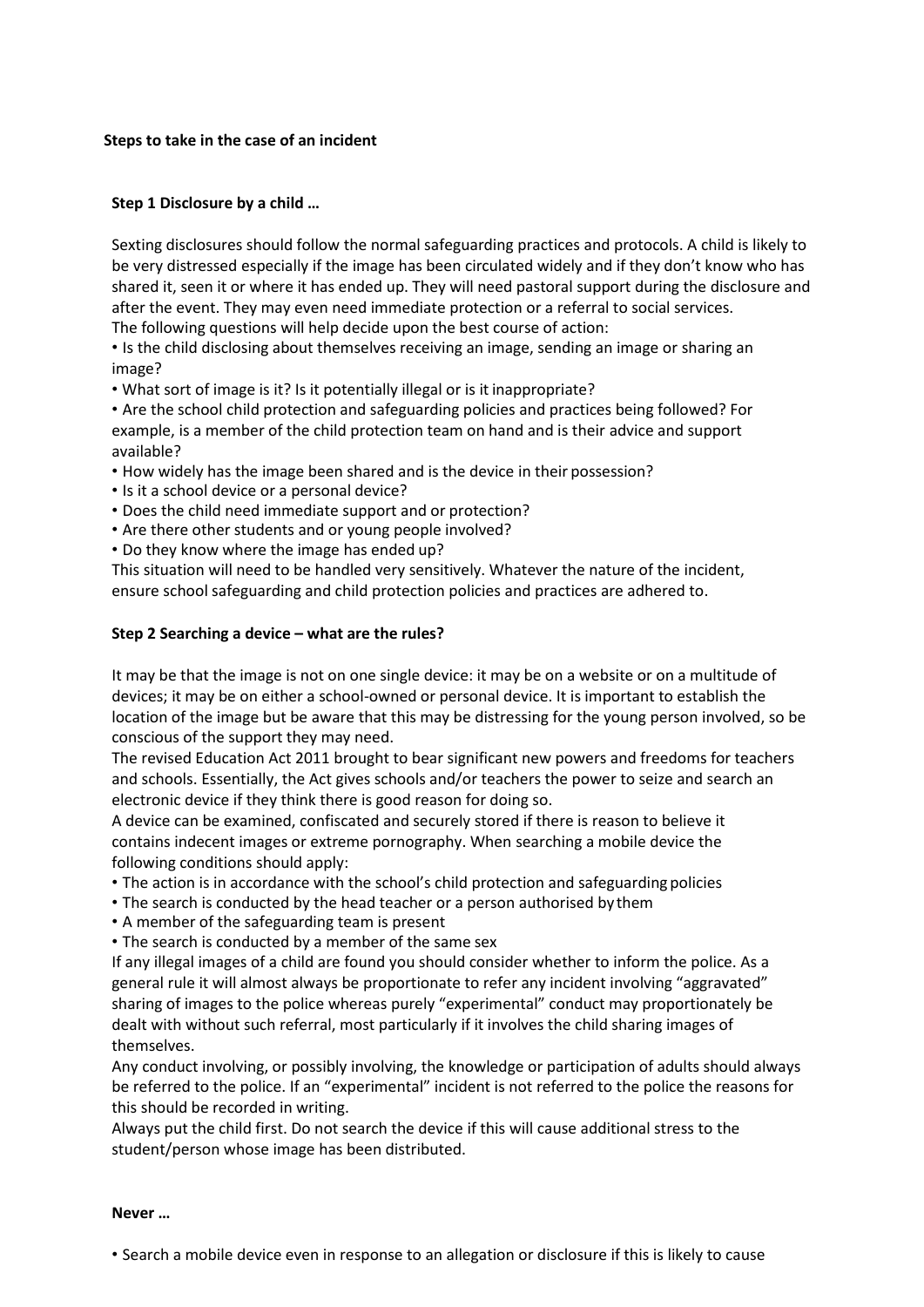additional stress to the student/young person UNLESS there is clear evidence to suggest that there is an immediate problem

- Print out any material for evidence
- Move any material from one storage device to another

### **Always...**

- Inform the school Designated Safeguarding Lead (DSL)
- Record the incident
- Act in accordance with school safeguarding and child protection policies and procedures
- Inform relevant colleagues/senior management team about the alleged incident before searching a device

If there is an indecent image of a child on a website or a social networking site then you should report the image to the site hosting it. Under normal circumstances you would follow the reporting procedures on the respective website; however, in the case of a sexting incident involving a child or young person where you feel that they may be at risk of abuse then you should report the incident directly to CEOP [www.ceop.police.uk/ceop-report, s](http://www.ceop.police.uk/ceop-report)o that law enforcement can make an assessment, expedite the case

## **Step 3 What to do and not do with the image …**

If the image has been shared across a personal mobile device:

**Always …**

• Confiscate and secure the device(s)

**Never...**

- View the image unless there is a clear reason to do so *(see bullet 2 above)*
- Send, share or save the image anywhere
- Allow students to do any of the above
- If the image has been shared across a school network, a website or a social network:

#### **Always …**

• Block the network to all users and isolate the image

#### **Never ...**

- Send or print the image
- Move the material from one place to another
- View the image outside of the protocols in your safeguarding and child protection policies and procedures.

#### **Step 4 Who should deal with the incident .. .**

Often, the first port of call for a child is a class teacher. Whomever the initial disclosure is made to must act in accordance with the school safeguarding and/or child protection policy, ensuring that a member of the child protection team and a senior member of staff are involved in dealing with the incident.

The child protection officer should always record the incident. Senior management should also always be informed. There may be instances where the image needs to be viewed and this should be done in accordance with protocols. The best interests of the child should always come first; if viewing the image is likely to cause additional stress, professionals should make a judgement about whether or not it is appropriate to do so.

#### **Step 5 Deciding on a response …**

There may be a multitude of reasons why a child has engaged in sexting  $-$  it may be a romantic/sexual exploration scenario or it may be due to coercion.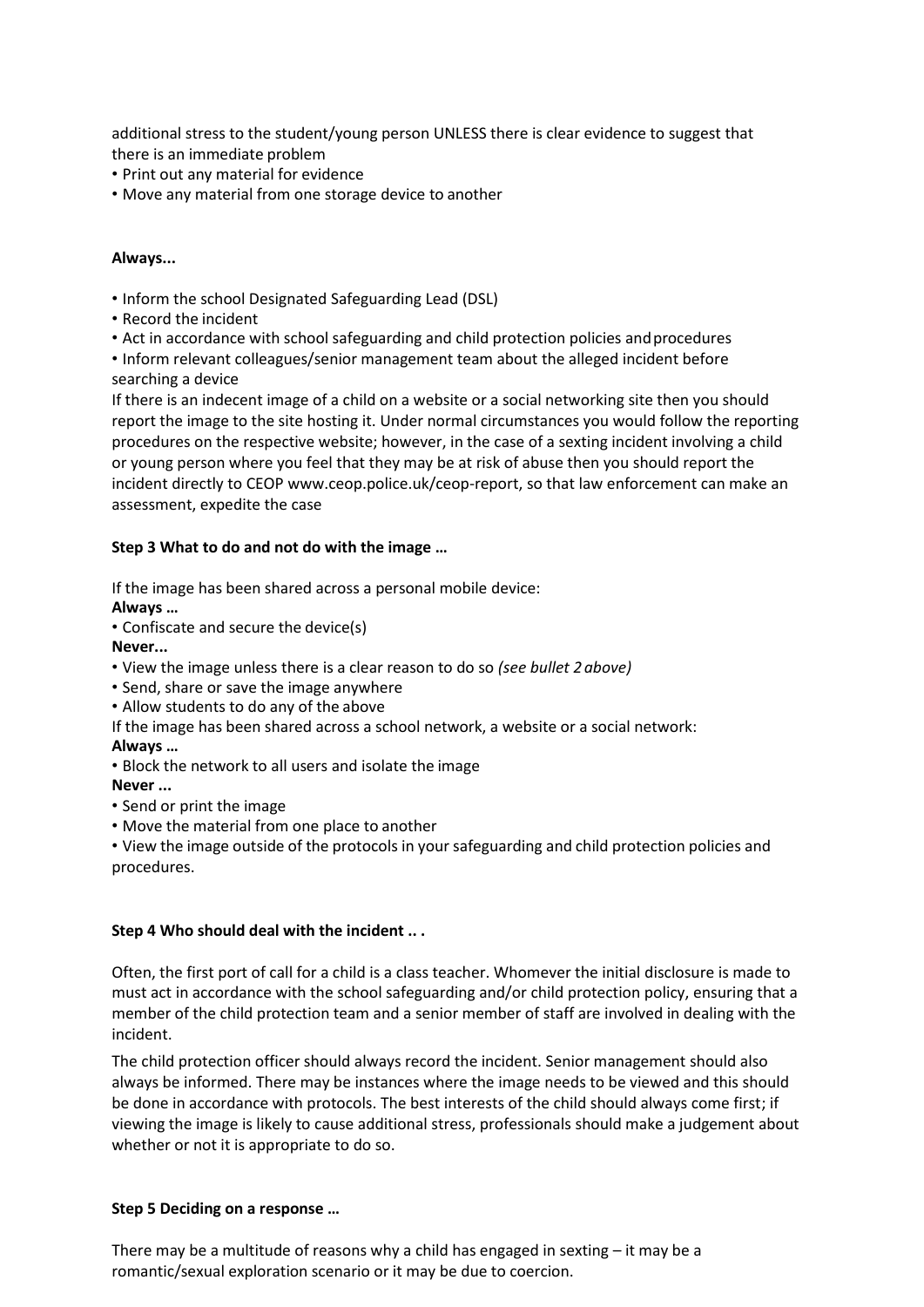It is important to remember that it won't always be appropriate to inform the police; this will depend on the nature of the incident. However, as a school it is important that incidents are consistently recorded. It may also be necessary to assist the young person in removing the image from a website or elsewhere.

The flowcharts in *Annexes 1 and 2* will help you to decide on your response. If indecent images of a child are found:

• Act in accordance with your child protection and safeguarding policy, e.g. notify SMT/pastoral team

• Store the device securely

• Carry out a risk assessment in relation to the young person *(Use Annex 1 and 2 for support)*

- Make a referral if needed
- Contact the police (if appropriate)

• Put the necessary safeguards in place for the student, e.g. they may need counselling support, immediate protection and parents must also be informed.

• Inform parents and/or carers about the incident and how it is beingmanaged.

## **Step 6 Contacting other agencies (making a referral) …**

If the nature of the incident is high-risk, consider contacting your local children's social care team. (*Annex 1: 'Sexting: Response Process for Professionals'* and the *'Risk Assessment Tool for Young People'* in *Annex 2* will help you to decide.) Depending on the nature of the incident and the response you may also consider contacting your local police or referring the incident to CEOP.

Understanding the nature of the incident will help to determine the appropriate course of action. The following case studies exemplify the varying nature of sexting incidents and appropriate levels of response.

## **Step 7 Containing the incident and managing student reaction …**

The child will be anxious about who has seen the image and where it has ended up. They will seek reassurance regarding its removal from the platform on which it was shared. They are likely to need support from the school, their parents and their friends. Consider engaging with your local police and asking them to talk to the students.

Other staff may need to be informed of incidents and should be prepared to act if the issue is continued or referred to by other students. The school, its children and parents should be on high alert, challenging behaviour and ensuring that the victim is well cared for and protected. The child's parents should usually be told what has happened so that they can keep a watchful eye over their child, especially when they are online at home.

Creating a supportive environment for students in relation to the incident is very important.

## **Step 8 Reviewing outcomes and procedures to prevent further incidents …**

Reviewing the process ensures that the matter has been managed effectively and that the school has the capacity to learn and improve its handling procedures.

Other policies and procedure

The issue of sexting should be referenced within all relevant school policies. For example:

- 'Acceptable Use' policies;
- Behaviour policies;
- Child protection and safeguarding policies;
- Anti-bullying policies; and
- Home-school agreements

Incidents of sexting will not be tolerated and that sanctions will be enforced if any member of the school community breaches any of the policies.

Sexting incidents should follow child protection procedures. Consider a proportionate level of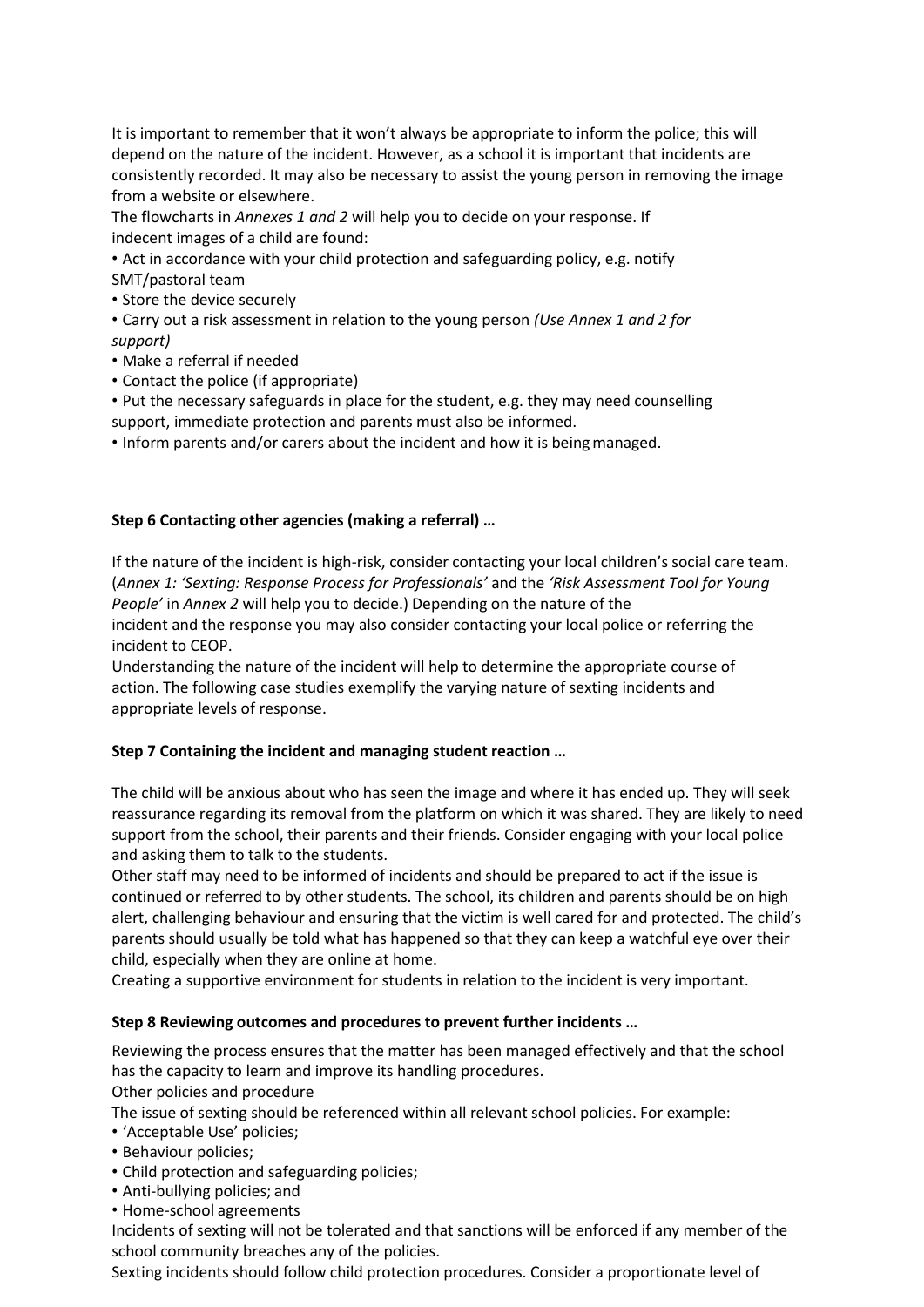response to each incident, taking care not to further traumatise the victim by imposing unwarranted sanctions upon them. *Annexes 1* and *2* offer guidance on appropriate courses of action and considerations when handling an incident.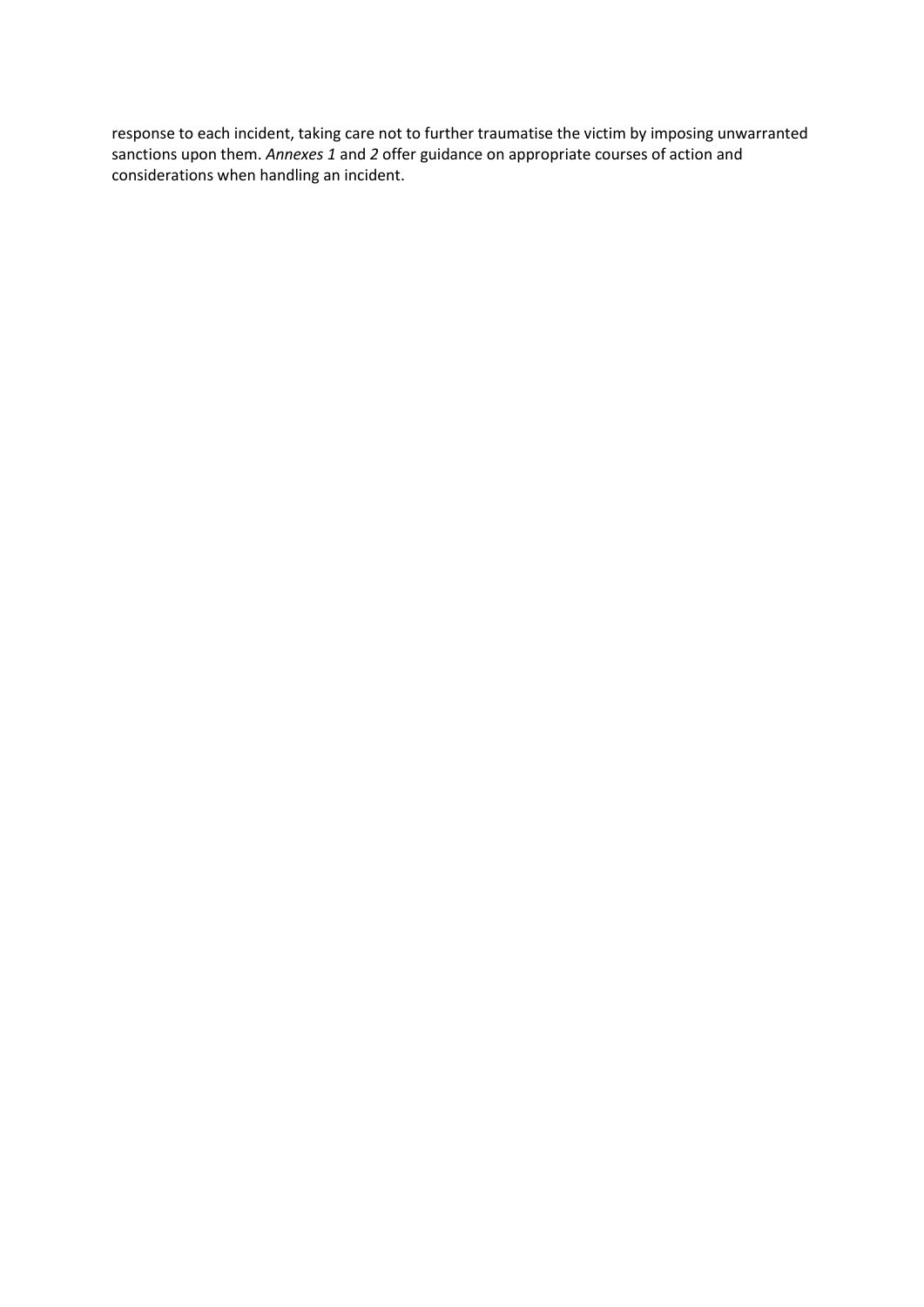## **'SEXTING' POLICY - APPENDIX 1**

## **The Legal Position**

It is important to be aware that young people involved in sharing sexual videos and pictures may be committing a criminal offence. Specifically, crimes involving indecent photographs (including pseudo images) of a person under 18 years of age fall under Section 1 of the Protection of Children Act 1978 and Section 160 Criminal Justice Act 1988.

Under this legislation it is a crime to:

- take an indecent photograph or allow an indecent photograph to be taken;
- make an indecent photograph (this includes downloading or opening an image that has been sent via email);
	- distribute or show such an image;
	- possess with the intention of distributing images;
	- advertise; and possess such images

While any decision to charge individuals for such offences is a matter for the Crown Prosecution Service, it is unlikely to be considered in the public interest to prosecute children. However, children need to be aware that they may be breaking the law. Although unlikely to be prosecuted, children and young people who send or possess images may be visited by police and on some occasions media equipment could be removed. This is more likely if they have distributed images. The decision to criminalise children and young people for sending these kinds of images is a little unclear and may depend on local strategies. However, the current Association of Chief Police Officers (ACPO) position is that:

*'ACPO does not support the prosecution or criminalisation of children for taking indecent images of themselves and sharing them. Being prosecuted through the criminal justice system is likely to be upsetting and distressing for children especially if they are convicted and punished. The label of sex offender that would be applied to a child or young person convicted of such offences is regrettable, unjust and clearly detrimental to their future health and wellbeing.'*

However, there are cases in which children and young people have been convicted and sent to prison. The important thing to remember is that whilst, as a school, we will want to consider the implications of reporting an incident over to the police, it is not our responsibility to make decisions about the seriousness of the matter; that responsibility lies with the Police and the CPS hence the requirement for the school to refer.

In summary sexting is classed as illegal as it constitutes sharing and/or possessing an indecent image of a child.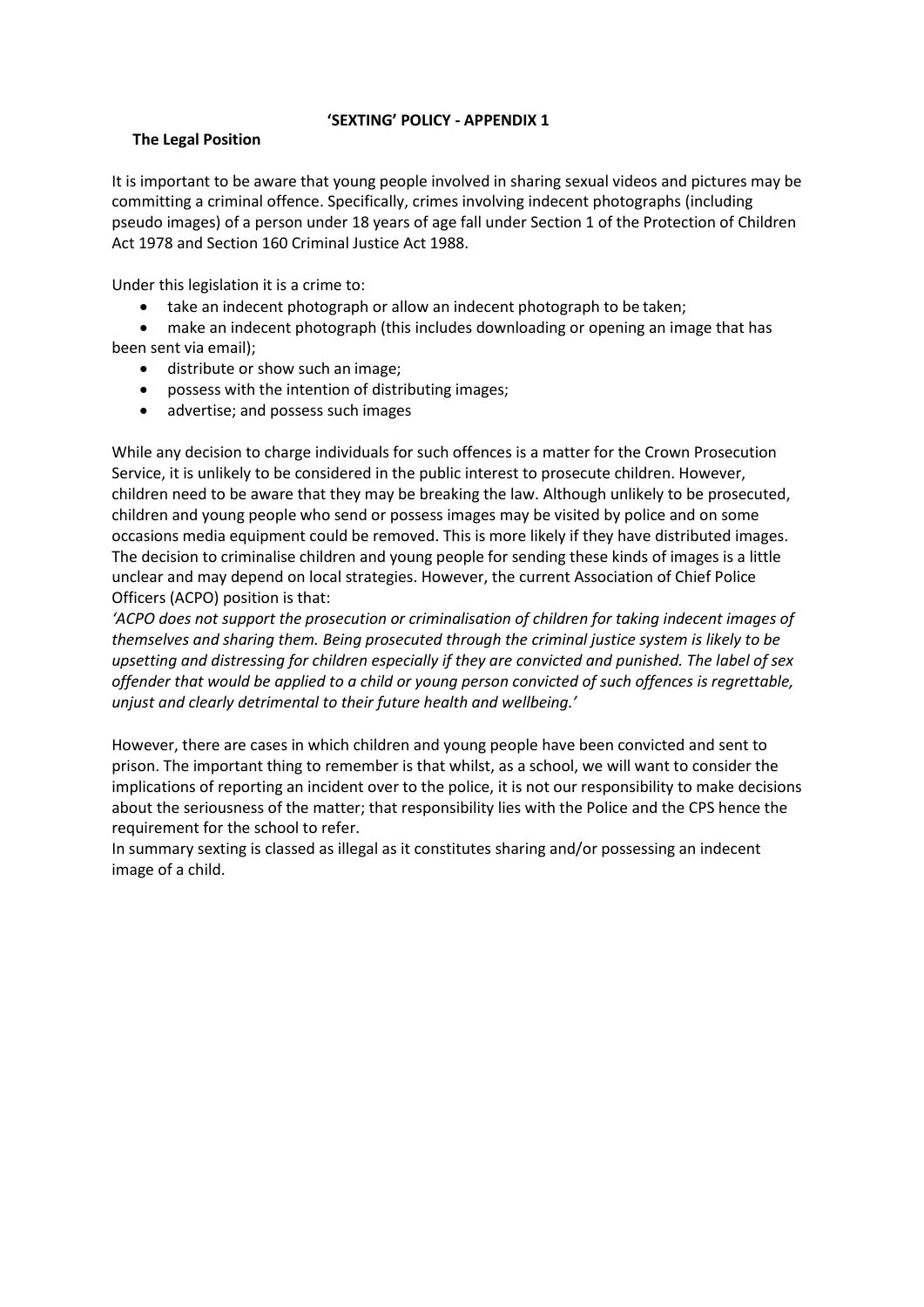# **'SEXTING' POLICY - APPENDIX 2 Different Levels of Sexting**

l,

The following is adapted from Wolak and Finkelhor 'Sexting: a Typology'. March 2011

| Aggravated incidents involving<br>criminal or abusive elements beyond<br>the creation, sending or possession<br>of youth-produced sexual images                                        | Adult offenders develop relationships with and seduce<br>underage teenagers, in criminal sex offences even without<br>the added element of youth-produced images. Victims may<br>be family friends, relatives, community members or<br>contacted via the Internet. The youth produced sexual<br>images generally, but not always, are solicited by the adult<br>offenders.<br>Youth Only: Intent to Harm cases that: arise from<br>interpersonal conflict such as break-ups and fights among<br>friends• involve criminal or abusive conduct such as<br>blackmail, threats or deception • involve criminal sexual<br>abuse or exploitation by juvenile offenders.<br>Youth Only: Reckless Misuse no intent to harm but<br>images are taken or sent without the knowing or willing<br>participation of the young person who is pictured. In these |
|----------------------------------------------------------------------------------------------------------------------------------------------------------------------------------------|--------------------------------------------------------------------------------------------------------------------------------------------------------------------------------------------------------------------------------------------------------------------------------------------------------------------------------------------------------------------------------------------------------------------------------------------------------------------------------------------------------------------------------------------------------------------------------------------------------------------------------------------------------------------------------------------------------------------------------------------------------------------------------------------------------------------------------------------------|
|                                                                                                                                                                                        | cases, pictures are taken or sent thoughtlessly or recklessly<br>and a victim may have been harmed as a result, but the<br>culpability appears somewhat less than in the malicious<br>episodes.                                                                                                                                                                                                                                                                                                                                                                                                                                                                                                                                                                                                                                                  |
| <b>Experimental incidents involve the</b><br>creation and sending of youth-<br>produced sexual images, with no<br>adult involvement, no apparent<br>intent to harm or reckless misuse. | Romantic episodes in which young people in ongoing<br>relationships make images for themselves or each other,<br>and images were not intended to be distributed beyond the<br>pair.                                                                                                                                                                                                                                                                                                                                                                                                                                                                                                                                                                                                                                                              |
|                                                                                                                                                                                        | Sexual Attention Seeking in which images are made and<br>sent between or among young people who were not known<br>to be romantic partners, or where one youngster takes<br>pictures and sends them to many others or posts them<br>online, presumably to draw sexual attention.                                                                                                                                                                                                                                                                                                                                                                                                                                                                                                                                                                  |
|                                                                                                                                                                                        | Other: cases that do not appear to have aggravating<br>elements, like adult involvement, malicious motives or<br>reckless misuse, but also do not fit into the Romantic or<br>Attention Seeking sub-types. These involve either young<br>people who take pictures of themselves for themselves (no<br>evidence of any sending or sharing or intent to do so) or<br>pre-adolescent children (age 9 or younger) who did not<br>appear to have sexual motives.                                                                                                                                                                                                                                                                                                                                                                                      |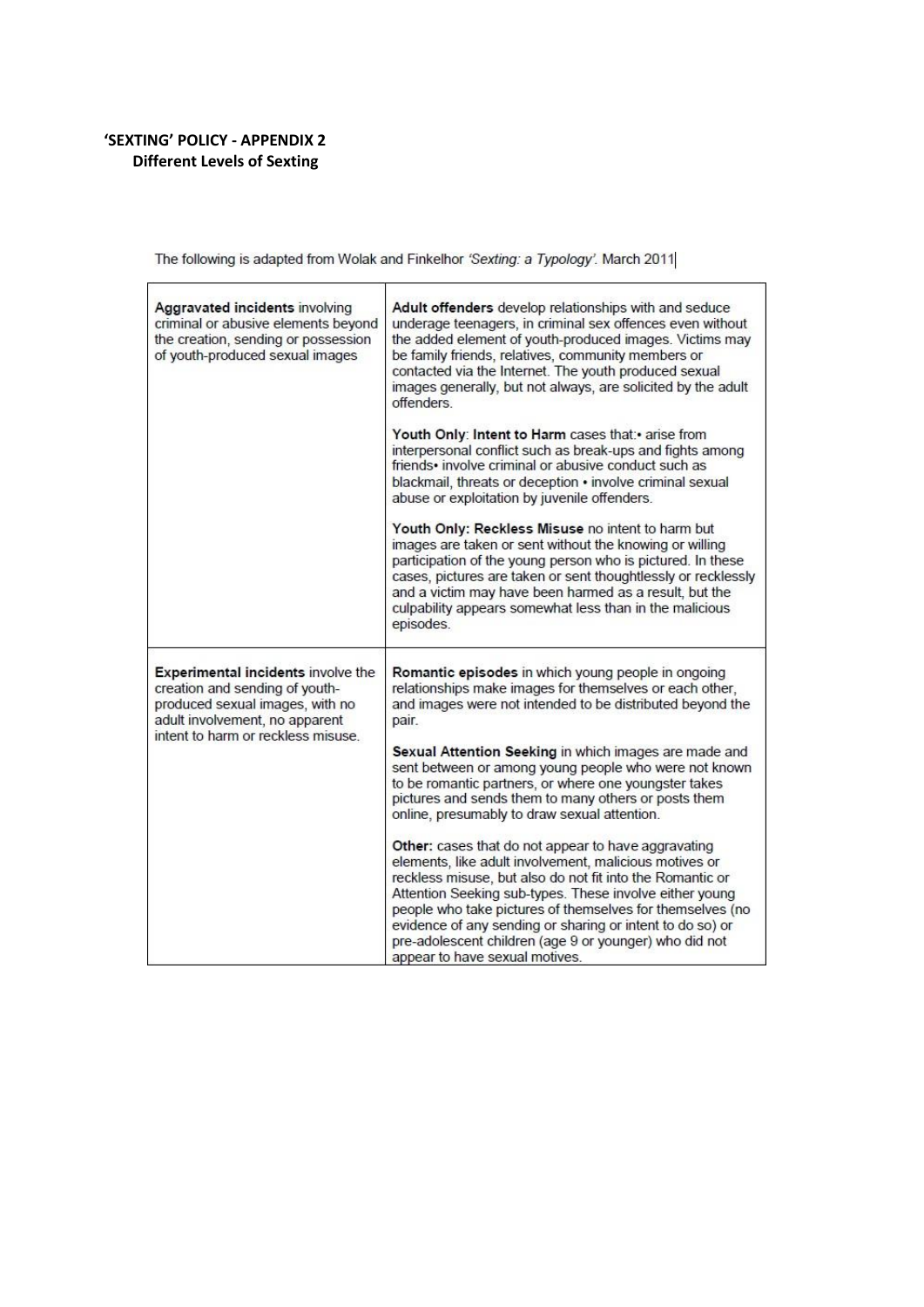#### **Sexting Policy Appendix 3**

#### **Sexting Response Process for Professionals**

This flowchart [adapted from 'Medway Local Authority Response Process for Professionals'] and will help the Designated Safeguarding Lead to make a decision about the next steps.